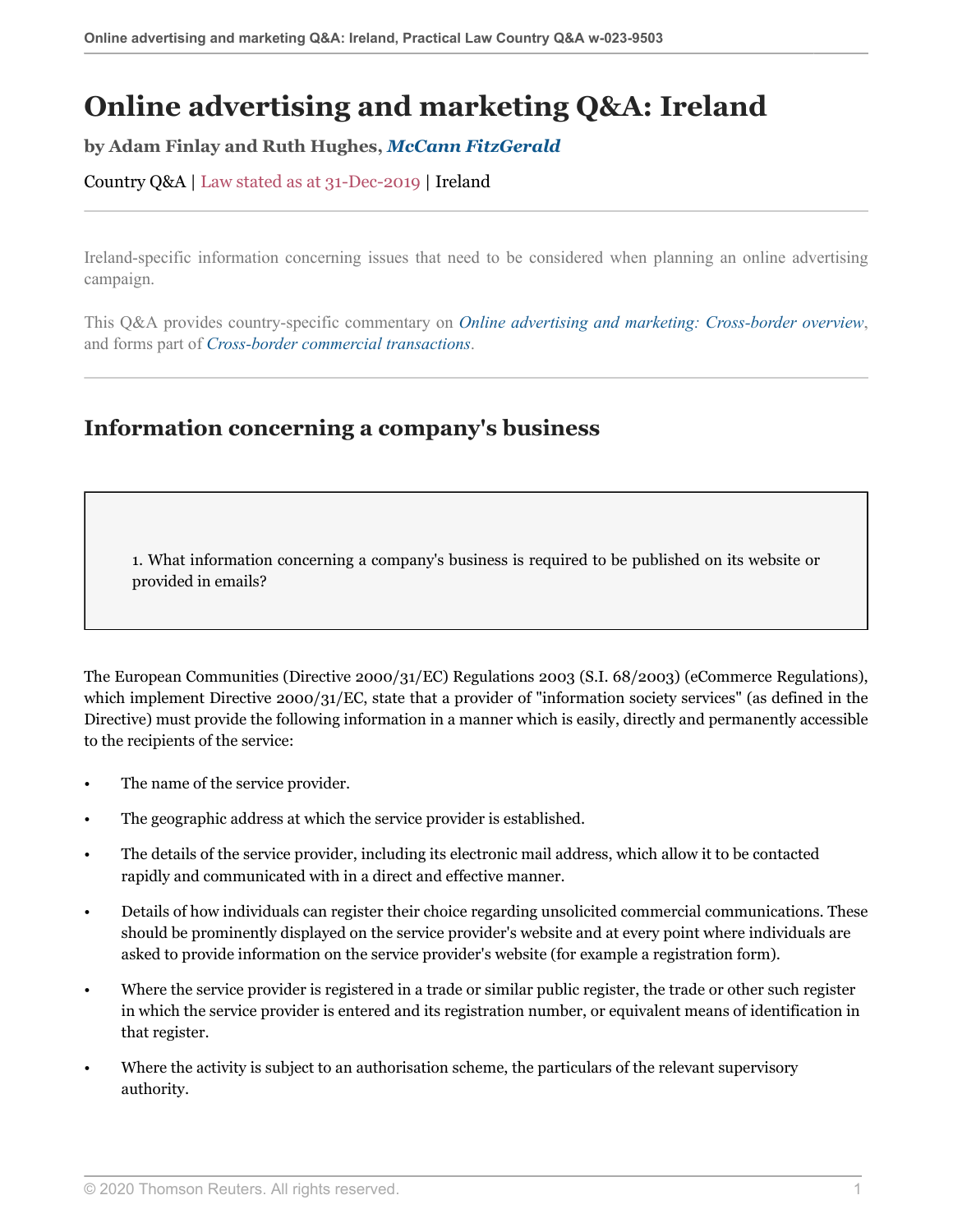- Where the service provider is a member of a regulated profession:
	- any professional body or similar institution with which the service provider is registered;
	- the professional title of the provider and the member state where it has been granted; and
	- a reference to the applicable professional rules in the member state of establishment and the means to access them.
- Where the service provider undertakes an activity that is subject to value added tax, the registration number assigned to that provider.
- Where the relevant service refers to prices, those prices must be indicated clearly and unambiguously and, in particular, must specify whether they are inclusive of tax and delivery costs.

Every Irish company which has a website is also required to display the following information in a prominent and easily accessible place on its website:

- The company name and legal form.
- Place of registration and registration number.
- Registered office address.
- If the share capital of the company is mentioned on the website, the reference must be to paid-up share capital.

#### (*section 151(4), Companies Act 2014.*)

Further information provisions apply on a sector specific basis. For example, a financial services entity that is regulated by the Central Bank of Ireland must provide its legal name, trading name, address, contact details, confirmation that it is authorised, licensed or registered and the name of the competent authority that has authorised, licensed or registered it.

### **General information requirements**

2.What other requirements as to the provision of information apply to online advertising and marketing generally?

Where a website collects or otherwise processes personal data for online advertising or marketing purposes, the General Data Protection Regulation (GDPR) provides that information must be provided to users, typically via a privacy statement. The information should include details of: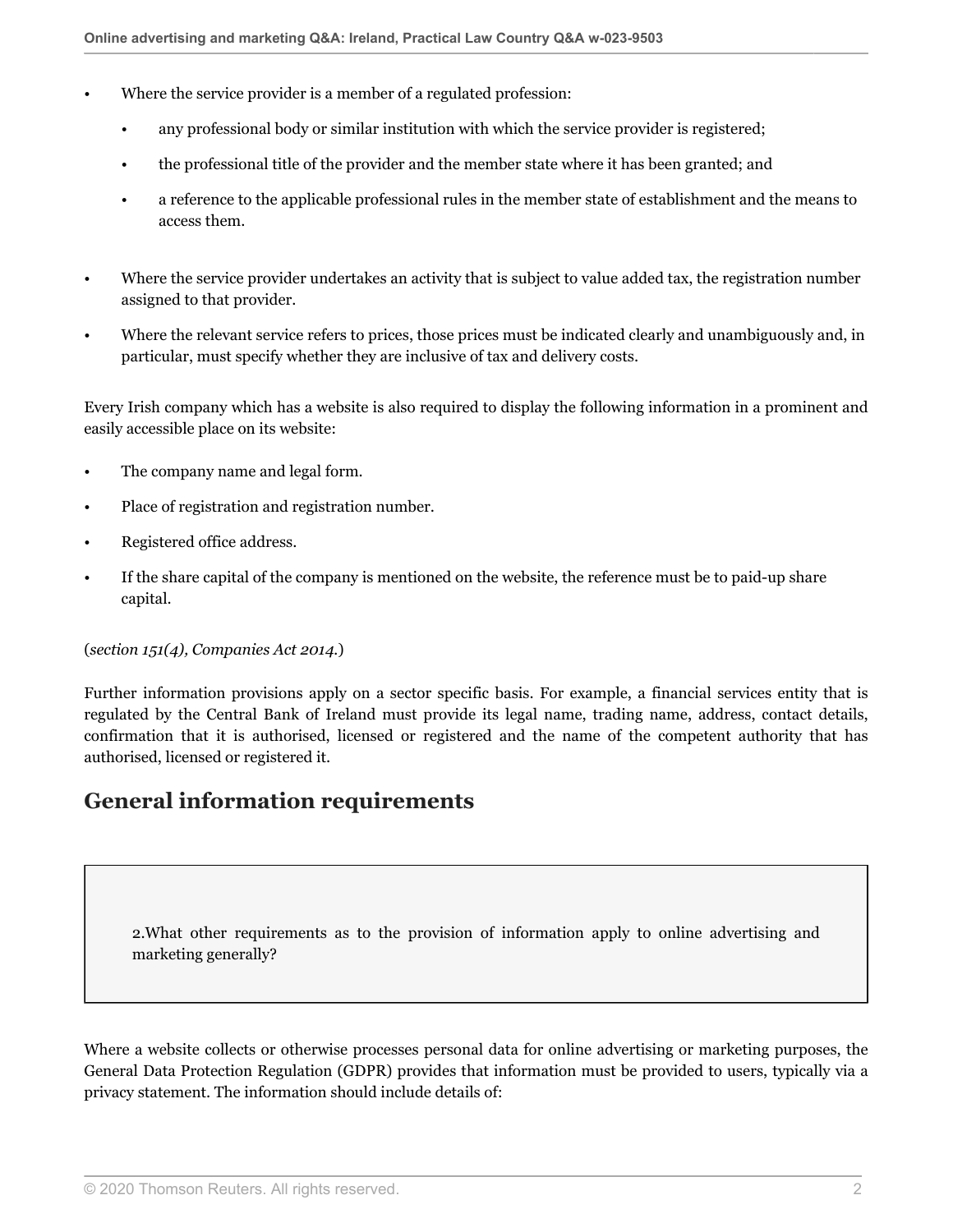- The identity and contact details of the controller and, where applicable, the controller's representative.
- The contact details of the data protection officer, where applicable.
- The purposes of the processing and the legal basis for the processing.
- Where the processing is based on legitimate interests, the legitimate interests pursued by the controller or by a third party.
- The recipients or categories of recipients of the personal data, if any.
- Where applicable, the fact that the controller intends to transfer personal data to a third country or international organisation, any adequacy decision in place, or the appropriate or suitable safeguards and the means by which to obtain a copy of them.
- The period for which the personal data will be stored, or if that is not possible, the criteria used to determine that period.
- Details of the data subjects' rights in relation to personal data (such as the right of access, the right to erasure, the right to object and so on) and how to exercise those rights.
- Whether the provision of personal data is a statutory or contractual requirement, and the possible consequences of failure to provide the data.
- The existence of automated decision-making (where applicable), including profiling, and the significance and the envisaged consequences of such processing for the data subject.

The privacy statement should be distinct from other terms and conditions on the website and should be readily accessible to the user.

Separately, under the European Communities (Electronic Communications Networks and Services) (Privacy and Electronic Communications) Regulations 2011 (ePrivacy Regulations), a website operator must provide "clear and comprehensive information" regarding its use of cookies in a way which is "prominently displayed and easily accessible". This is typically done via a cookies policy.

### **Tobacco products**

3. How is the online advertising and marketing of tobacco products regulated?

Section 33 of the Public Health (Tobacco) Act 2002, as amended, prohibits tobacco advertising in contravention of the Directive on the approximation of the laws, regulations and administrative provisions of the Member States relating to the advertising and sponsorship of tobacco products (2003/33/EC) (Tobacco Directive).

The Tobacco Directive provides that advertising tobacco products in the press and other printed publications is permitted only in publications intended exclusively for professionals in the tobacco trade, and publications which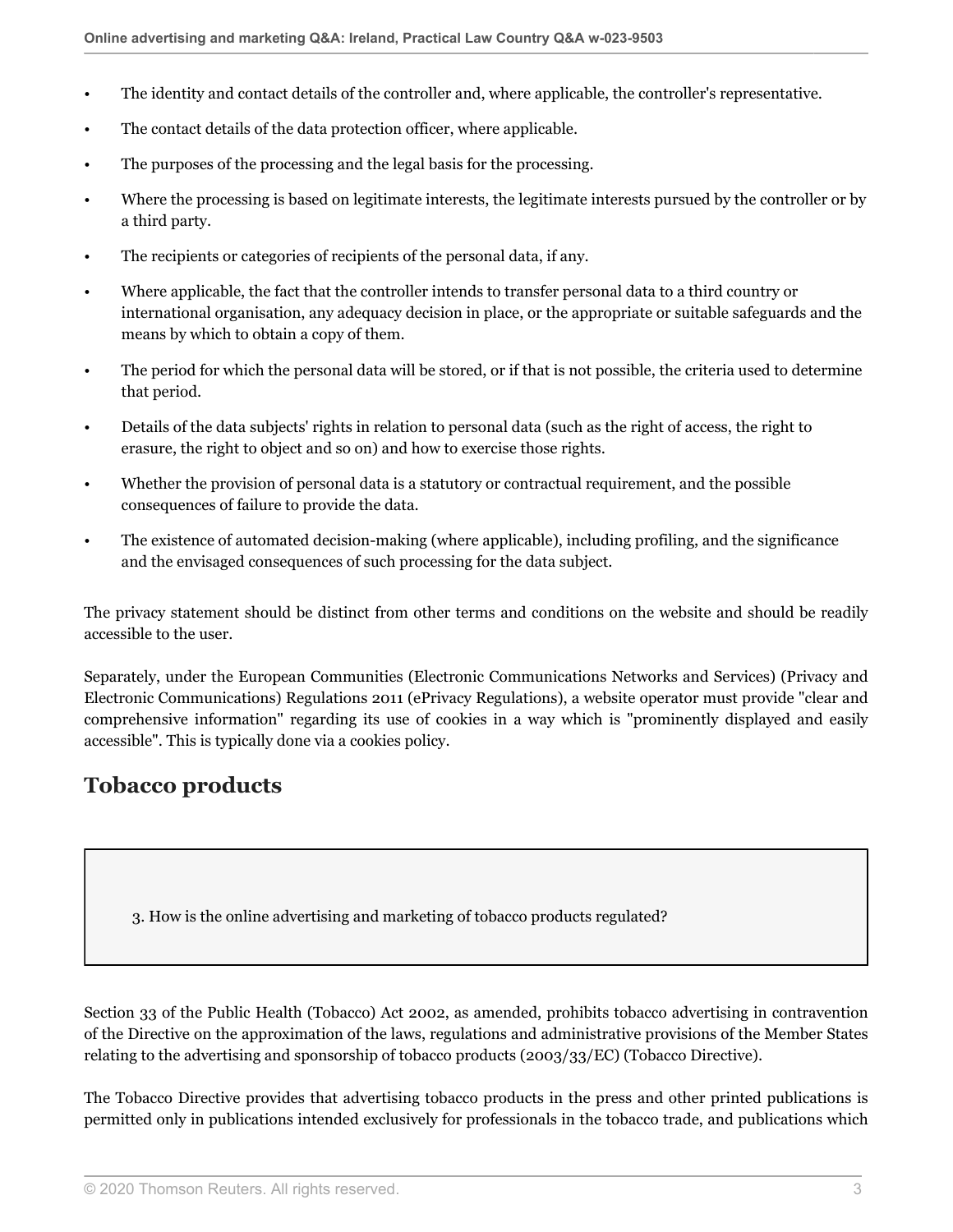are printed and published in third countries where those publications are not principally intended for the EU market. All other advertising in the press and other printed publications is prohibited.

The Tobacco Directive further provides that advertising that is prohibited in the press and other printed publications will not be permitted in information society services (that is, internet communications). The law is, therefore, interpreted as prohibiting tobacco advertising in internet communications from providers based in EU member states or that target the public of EU member states.

# **Alcoholic drinks**

4. How is the online advertising and marketing of alcoholic drinks regulated?

The Public Health (Alcohol) Act 2018 introduced significant new rules on the advertising of alcohol. The Act has not been fully brought into force yet. A phased implementation is planned.

Section 13 of the Act, which deals with advertising of alcohol, has not been brought into force at the time of writing.

Under the Act, "advertising" means any form of commercial communication with the aim, or direct or indirect effect, of promoting an alcohol product. A person may not advertise an alcohol product unless the advertisement includes:

- A warning intended to inform the public of the danger of alcohol consumption.
- A warning intended to inform the public of the danger of alcohol consumption when pregnant.
- A warning intended to inform the public of the direct link between alcohol and fatal cancers.
- Details of a website providing public health information in relation to alcohol consumption.

#### (*Section 13, Public Health (Alcohol) Act 2018.*)

An advertisement may contain any of the following (together with the above warnings):

- An image of, or reference to, one or more alcohol products, either in a container or containers (which may be opened or unopened) or in a glass or glasses.
- Details of whether the product concerned is intended to be diluted with a non- alcoholic beverage, and where it is intended to so be diluted, an image of or reference to the non-alcoholic beverage.
- An image of, or reference to, the country and region of origin of the product concerned.
- An image of, or reference to, the method of production of the product concerned.
- An image of, or reference to, the premises where the alcohol product concerned was manufactured.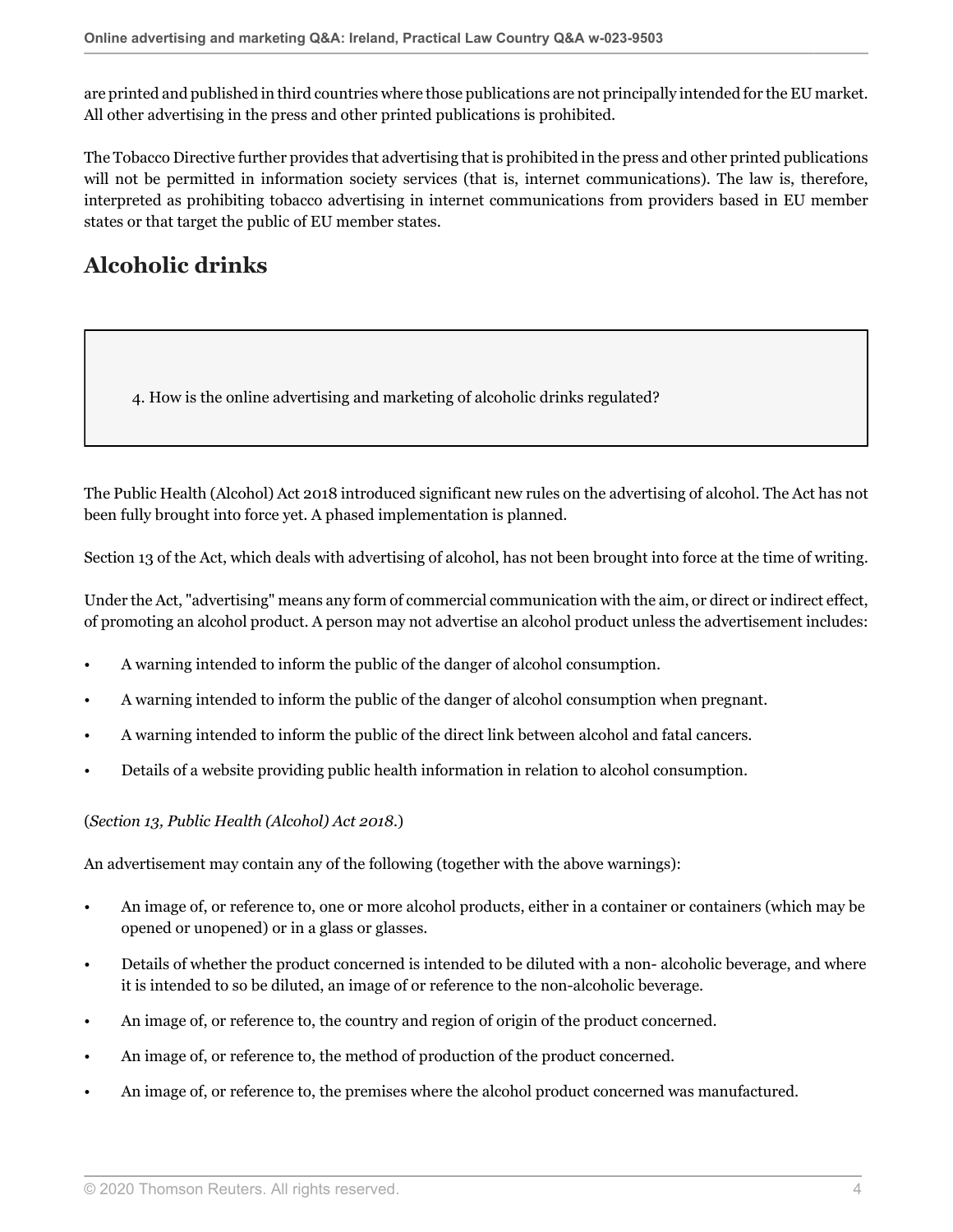- The price of the product concerned.
- A brand name or variant thereof, trade mark and brand emblem of the product concerned.
- A corporate name and corporate emblem of the product concerned.
- An objective description of the flavour, colour and smell of the product concerned.
- The name and address of the manufacturer of the product concerned (or of their agent).
- The alcoholic strength by volume of the product concerned.
- The quantity in grams of alcohol contained in the product concerned.
- The energy value expressed in kilojoules and kilocalories of the product concerned.

#### (*Section 13, Public Health (Alcohol) Act 2018.*)

An advertisement for an alcohol product cannot include an advertisement for another product or service.

### **Voluntary regulations and codes of practice**

5. What are the main areas of voluntary regulation or self-regulatory codes of practice that apply to online advertising and marketing?

The main self-regulatory code in Ireland is the Code of Standards for Advertising, Promotional and Direct Marketing in Ireland, as issued by the Advertising Standards Authority for Ireland (ASAI Code).

The ASAI Code is broad in its scope. It applies to marketing communications carried on any digital and electronic storage materials, media or computer systems, including:

- Online advertisements in paid-for space (including banner or pop up advertisements and online video advertisements).
- Paid-for search listings.
- Preferential listings on price comparison sites.
- Viral advertisements.
- In-game advertisements.
- Commercial classified advertisements.
- "Advergames" that feature in-display advertisements.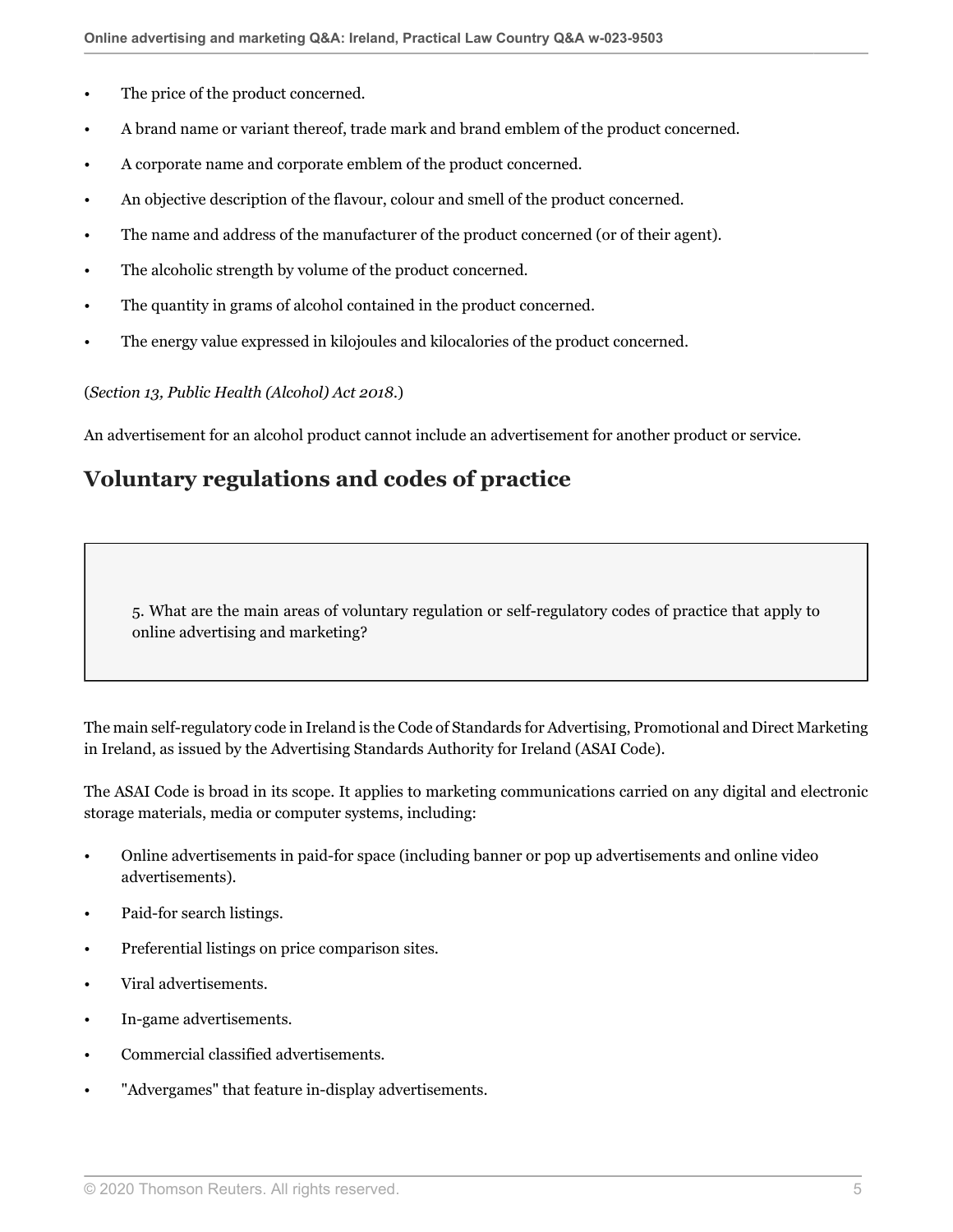- Advertisements transmitted by Bluetooth.
- Advertisements distributed through web widgets and online sales promotions and prize promotions.

It also applies to marketing communications in non-paid-for space online that is under the control of the advertiser or their agent, including the advertiser's own websites, that are directly connected with the supply or transfer of goods, services, facilities, opportunities, prizes and gifts, or which consist of direct solicitations for donation.

The principal requirements of the ASAI Code are that advertising:

- Be legal, decent, honest and truthful.
- Be conceived with a sense of responsibility to consumers and to society.
- Respects the principles of fair competition generally accepted in business.

#### (*Section 3, ASAI Code.*)

Section 4 of the ASAI Code deals with misleading advertising and provides that obvious untruths, puffery or deliberate hyperbole are permitted so long as they are unlikely to mislead. A marketing communication should not contain claims which are likely to be regarded as objectively true by consumers unless those claims can be substantiated. Statistics, technical data and scientific terminology should be not used misleadingly or to exaggerate claims.

Prices must match the product illustrated or specified (*section 4.22, ASAI Code*). Advertisers should be able to meet any reasonable demand created by their advertising. Where there is limited availability, advertisers should not exaggerate availability, and should be able to demonstrate a reasonable supply. Advertisers should not use switch selling, for example, advertising one product and then trying to convince consumers to purchase another (*sections 4.27 to 4.30, ASAI Code*).

Section 5 of the ASAI Code sets out the standards with regard to promotional marketing practices - that is, marketing techniques which involve the provision of direct or indirect additional benefits, usually on a temporary basis, designed to make goods or services more attractive to purchasers.

Sales promotions should be conducted equitably, promptly and efficiently. The terms and conditions of a promotion must be clearly presented, complete and easy to understand. If there are any terms or conditions which exclude consumers from the opportunity to take part in the promotion (such as age, location and so on) or impose requirements that are likely to affect the consumer's decision to take part in the promotion, these should be clearly and prominently presented to consumers before they enter into the promotion. There are strict and extensive requirements in the ASAI Code relating to promotions involving "free offers" or prizes.

The ASAI Code is a self-regulatory code. Primary responsibility for observing the ASAI Code rests with advertisers, promoters and direct marketers. However, complaints can be made to the ASAI. Complaints under the ASAI Code are investigated free of charge and the identity of the person making the complaint will not be revealed. The ASAI may also investigate issues identified through its monitoring programme.

Where there is a case to answer, the advertiser is informed of the complaint and invited to comment before an adjudication is made. An ASAI committee decides whether the ASAI Code has been breached and publishes a case report. An advertisement or promotion that is found to be in breach of the ASAI Code must be withdrawn or amended. Organisations that are found to have breached the ASAI Code may also be named and shamed.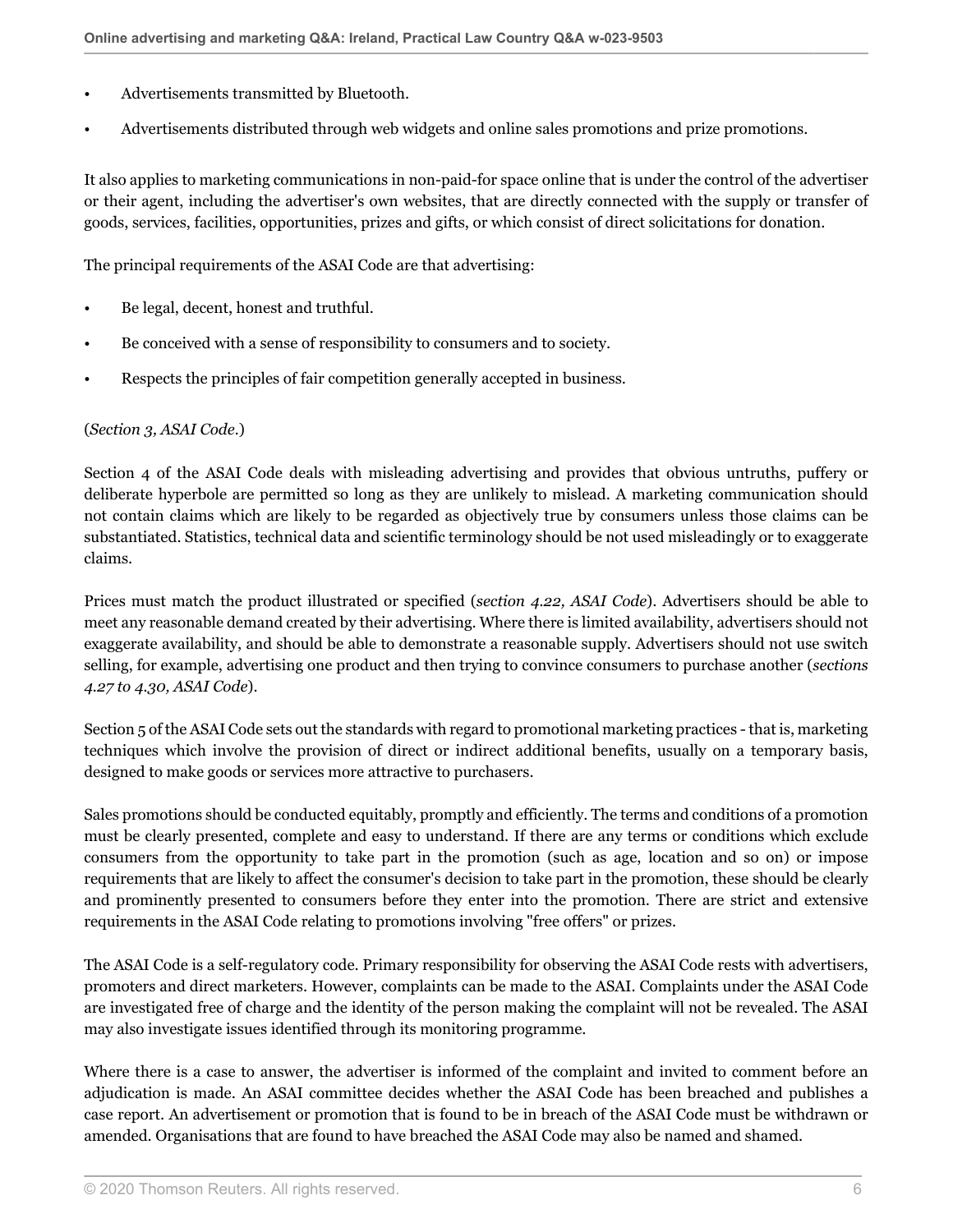## **Linking**

6. Which of the following legal remedies are or may be available in respect of unauthorised linking to a website:

- Passing off;
- Unfair competition;
- Registered trade mark infringement;
- Copyright infringement;
- Database right infringement;
- Breach of contract; or
- Any others?

Each of these remedies is potentially available in relation to unauthorised linking, depending on the facts, with the exception of unfair competition (which is not a recognised cause of action in Ireland).

### **Framing**

7.Which of the following legal remedies are or may be available in respect of unauthorised framing of content on another website:

- Passing off;
- Unfair competition;
- Registered trade mark infringement;
- Copyright infringement;
- Database right infringement;
- Breach of contract; or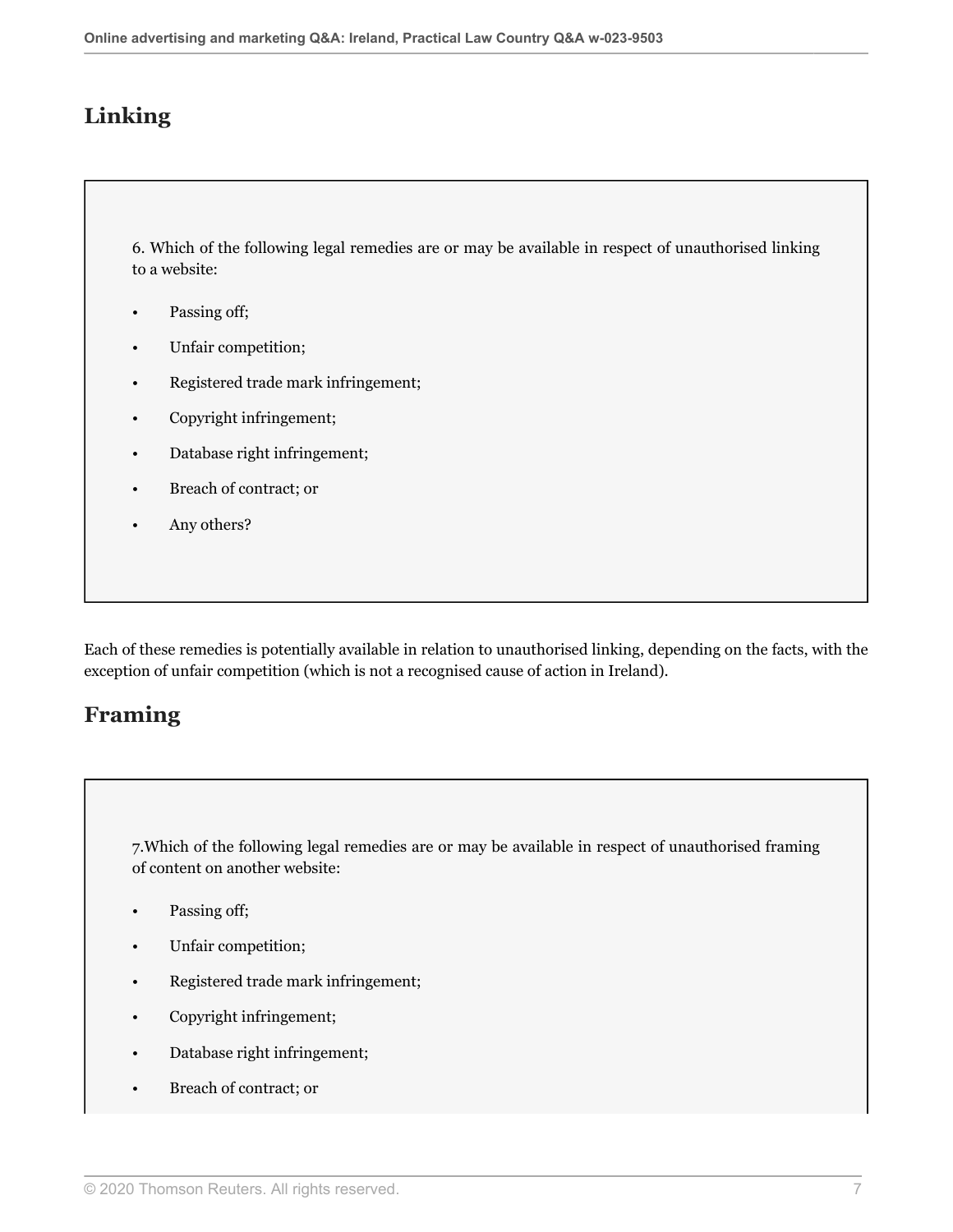Any others?

Each of these remedies is potentially available in relation to framing, depending on the facts, with the exception of unfair competition (which is not a recognised cause of action in Ireland).

### **Metatags**

8. Which of the following remedies are or may be available in respect of the unauthorised use of another party's registered or unregistered trade mark or other material in metatags or the hidden text of a website:

- Passing off;
- Unfair competition;
- Registered trade mark infringement;
- Copyright infringement;
- Any others? (Please indicate whether the position will be different if a registered or unregistered trade mark is used in this way for legitimate purpose rather than for the sole purpose of increasing traffic flow to the website owner's site).

Each of these remedies is potentially available in relation to unauthorised use of registered or unregistered trade marks in metatags, depending on the facts, with the exception of unfair competition (which is not a recognised cause of action in Ireland).

**Contributor details**

**Adam Finlay, Partner**

**McCann FitzGerald E** *[adam.finlay@mccannfitzgerald.com](mailto:adam.finlay@mccannfitzgerald.com)*

**Areas of Practice:** Technology and Innovation.